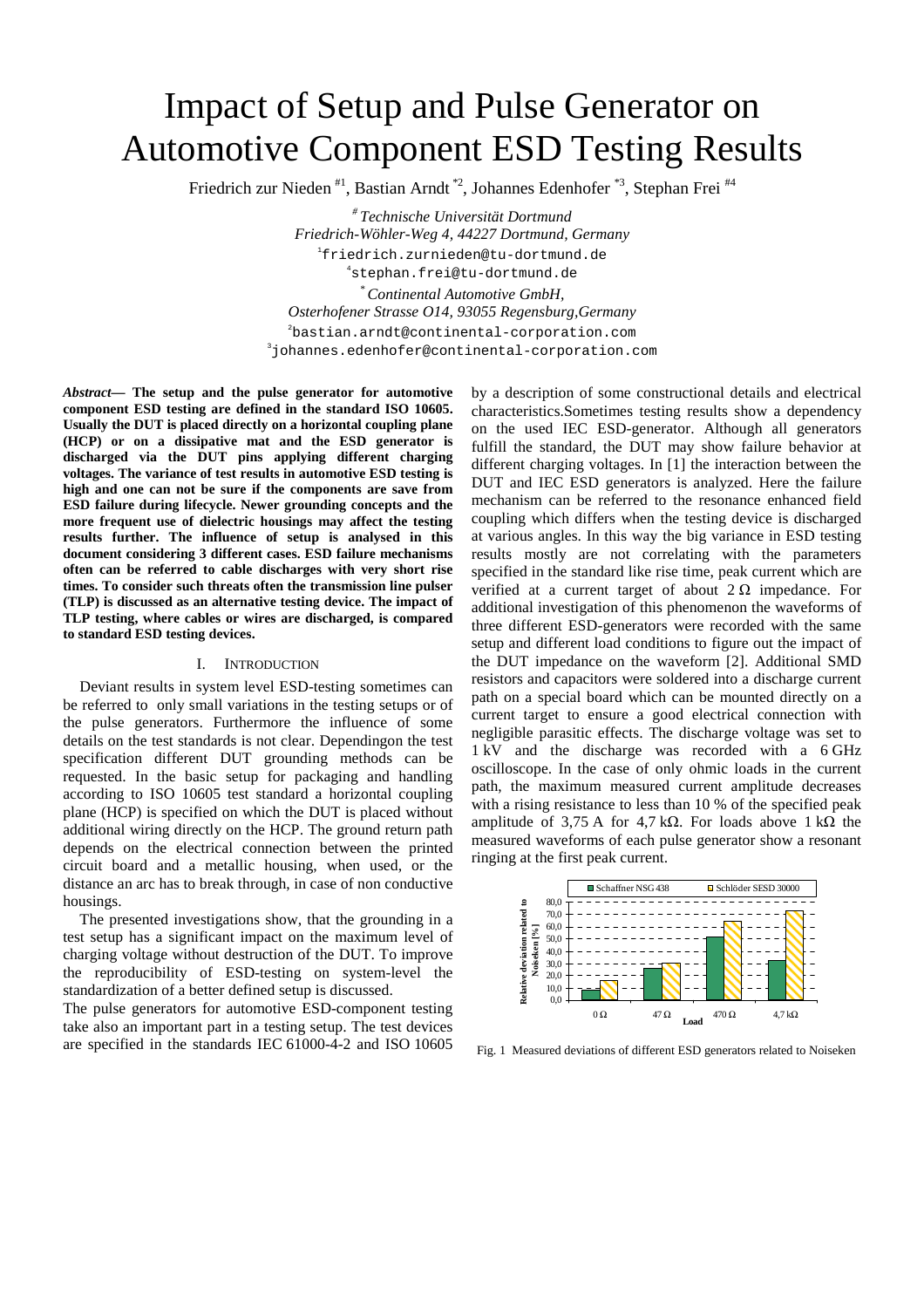

Fig. 2 Testing configuration: DUT housing connected to HCP



Fig. 3 Testing configuration: DUT housing isolated, GND-pin connected to HCP

Fig. 4 Testing configuration: DUT housing isolated, no connection to HCP

ווח

**PCB** 

 $DUT 6$  $\Box$  DUT 7  $DUT8$  $2$  DUT 9  $DUT$  10

In Fig. 1 the deviation of the maximum peak amplitudes of a Schaffner NSG 438 and Schlöder SESD 30000 IEC ESD generator are compared related to a Noiseken TC-815 generator. For high resistances in the current path a deviation of more than 70 % was measured with respect to the lowest amplitude.

## II. ANALYSIS OF TESTING SETUPS

In this chapter the impact of different grounding concepts with respect to the testing setup are investigated. For automotive ESD testing 3 typical configurations can be figured out.

## *A. Comparison of grounding concepts*

#### *1) Grounding Concepts*

• DUT housing connected to HCP

Fig. 2 shows the basic setup where the DUT is placed directly on the coupling plane. The PCB is connected in this case to the housing. Often additional capacitors are soldered between PCB ground and housing screws for EMC filtering.

## • DUT-GND-PIN connected to HCP

In Fig. 3 the ground pin of the DUT is connected to the coupling plane. The housing is isolated against the ground plane. High ESD current pulses can be lead to ground via parallel ESD-protection elements.

## • DUT isolated

According to Fig. 4 there is no direct path to the coupling plane. The reference potential of the DUT is not defined during the ESD-test. Mainly the board to HCP capacitance defines the current path to ground.

The impact of the grounding concept during ESD tests is explained by a testing series and analysed by measurement using a realistic setup.

## *2) Detecting the failure level of automotive ECUs*

A testing series was performed with an automotive airbag-ECU. Five units were each tested at the same time in the same setup with an ESD robot system to assure a high reproducibility. During the test the charging voltage of the IEC generator was increased in steps of 1 kV until failure behaviour of the devices could be detected. The testing results show a dependency on the applied grounding condition (Fig. 2, Fig. 3 and Fig. 4). The lowest charging voltage that causes a failure is 7 kV in the configuration where the DUT is placed on the ground plane. With a connected ground pin the charging voltage level leading to failure increases to 9 kV. Another level of 12 kV can be reached if the DUT is isolated. Note that in this case the applied charging voltages are spread over 4 kV and the test reproducibility is low.

**Testing device** 

**ESD failure voltage [kV]**

ESD failure voltage [kV]

#### *3) Current measurements*

To analyse the impact of the test setup, the current shapes of different pulse generators were recorded for each of the described grounding concept. The measurements were performed using a modified automotive ECU with a metal housing where a part of the original PCB near the connector was removed and replaced by small rectangular testing board of 3 cm and 5 cm edge length, in order to place defined termination impedances and a current probe.

The integrated testing board which is shown in Fig. 5 contains a 50  $\Omega$  PCB trace surrounded by a layer which is connected to the ground layer of the ECU PCB. One ECU pin was connected to the PCB trace so that the pulse generator can be discharged directly via a pin of the ECU connector outside the housing. A 10 Ω, 100 Ω or a 1 kΩ SMD resistor was soldered into the current path between the strip line and the ground surface. Thus a realistic measurement setup was created considering the influence of the ECU pin, a PCB trace and finally the grounding.



Fig. 5 Measurement setup: Integrated testing board with resistive loads and current probe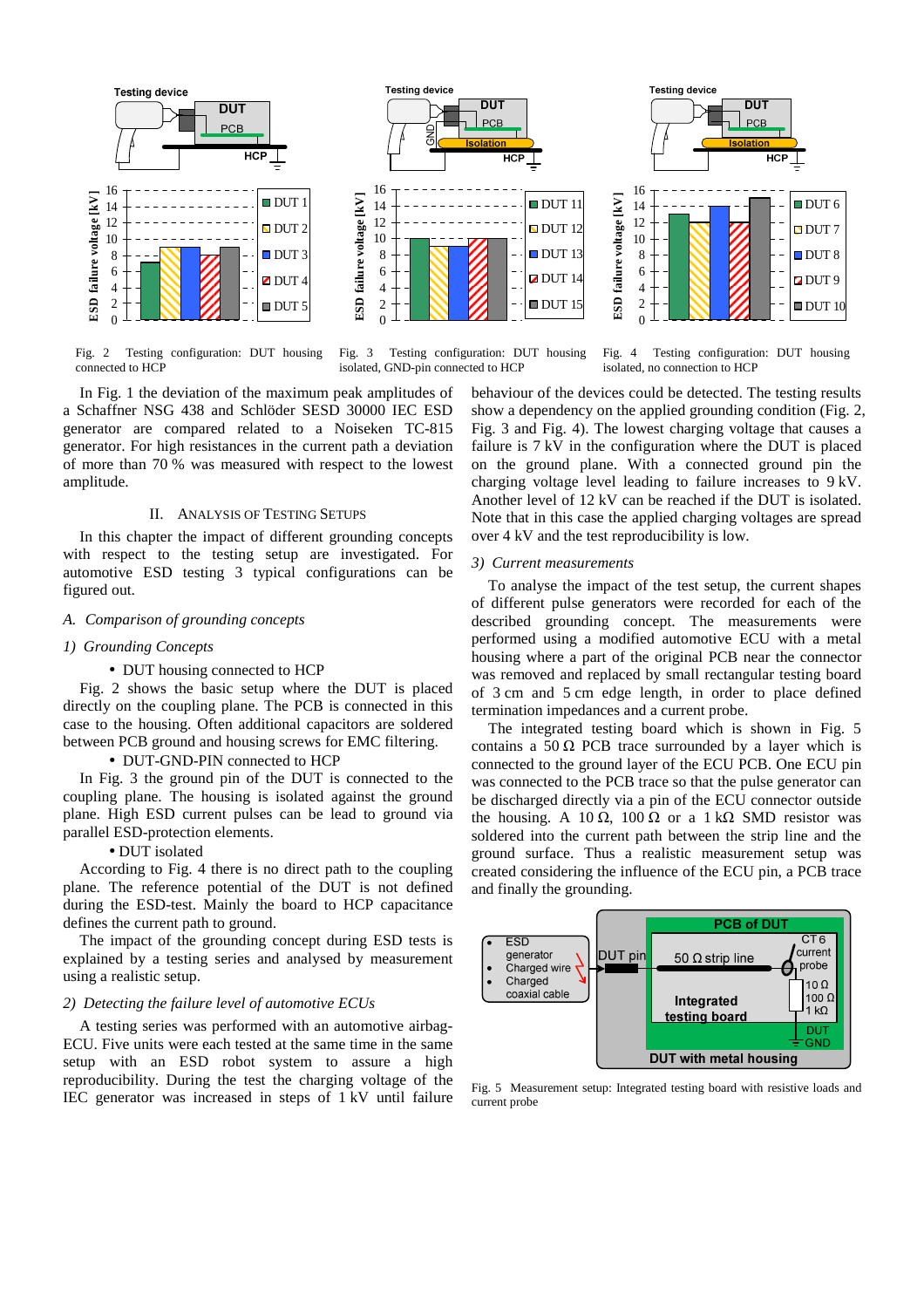The waveforms were recorded with a 6 GHz oscilloscope measuring the injected current with a Tektronix CT 6 probe for 500 V charging voltage of the pulse generator. To isolate the DUT from the coupling plane a layer of 1 cm polystyrene was used. The connection from the ground pin to the HCP was realized by a wire of 10 cm length and 0,5 mm² diameter.

The rise time, peak current and the maximum charge were calculated for each grounding concept. Fig. 6 and Fig. 7 show the deviation between the different grounding conditions for one ESD generator for the example of the peak current and peak charge. The values are related to the setup where the DUT is placed directly on the HCP.



Fig. 6 Measured peak currents of IEC pulse related to the setup with DUT housing connected to HCP

Fig. 7 Measured charge of IEC pulse related to the setup with DUT housing connected to HCP

The measured peak currents with an isolated DUT reach about 60 % in comparison to a non isolated device. Is the ground pin connected nearly 90 % is reachable. With respect to the charge the difference between the concepts becomes more significant. Only 10 % of the transmitted charge regarding an isolated DUT was measured. A connection between the ground pin and HCP ensures that the full charge is transmitted to the DUT. Nevertheless the measured charge decreases with an increasing impedance.

The rise times of the pulses increase about 300 ps in comparison to the measured values at a  $2 \Omega$  current target for pulse verification. No difference was observed between a connected ground pin and a non-isolated DUT. Therefore the effect can be referred to the ECU pin and the PCB trace representing an additional inductivity in the current path. With higher loads the ringing increases and leads to decreasing rise times.

#### *4) Simulation*

The impact of an isolated DUT without any connection to the coupling plane was analysed by simulation for an  $1 \text{ k}\Omega$ load. Fig. 8 shows the simulation setup for the test case with an isolated DUT. The isolation is modelled by an additional capacitor in the ground path. The charging voltage of a simple ESD generator model was set to 500 V [3]. The pulse first propagates through the DUT pin which is considered with an inductor of 3 nH. For the PCB trace on the testing board a 50 Ω lossless transmission line model with 5 cm length is applied.



Fig. 8 Simulation setup for the estimation of the PCB to HCB capacitance in case of an isolated DUT

By comparing the simulated and measured waveforms the influence of the capacitance between ground plane of PCB and HCP is shown in Fig. 9. In case of the isolated DUT the peak amplitude and the fall time decrease. The charge reaches about 10 % of the non isolated case. A part of the charge is conducted through the ground cable of the ESD generator which could be referred to the ringing in the measured current shape.



Fig. 9 Comparison of measured and simulated waveforms with isolated and non-isolated DUT with 1 kΩ load

## III. COMPARABILITY OF IEC ESD-GENERATOR AND TLP

In most cases the main part of a TLP forms a 50  $\Omega$  coaxial cable which is charged and discharged via a switching relay like in an IEC generator. This form is mainly used by semiconductor manufacturers where a DUT can be soldered on a testing PCB and the shield of the coaxial cable can be connected directly to the PCB ground plane. A sharp pulse with very short rise times can be conducted with low losses.

Due to ESD failure of automotive systems caused by discharges of wiring harness, the TLP also is discussed as an alternative testing device [4]. In this way ESD testing could be also performed with very sharp pulses and lower rise times than the IEC generator.

An additional testing series was performed with the same setup presented in section II. Two ESD generators are compared with a 50  $\Omega$  coaxial cable and a single wire discharge as shown in Fig. 5. First the conductors were discharged directly via the DUT pin. The impedance of the wire was set to about 250  $\Omega$  by separating it from the coupling plane by 3 cm polystyrene. The voltage of the HV-source was set to 500 V.

Fig. 10 and Fig. 11 show the results of the measured peak currents and rise times in relation to a Noiseken IEC generator for 100  $\Omega$  load. Due to the low impedance the measured peak current of the coaxial cable discharge exceeds 300 %. The